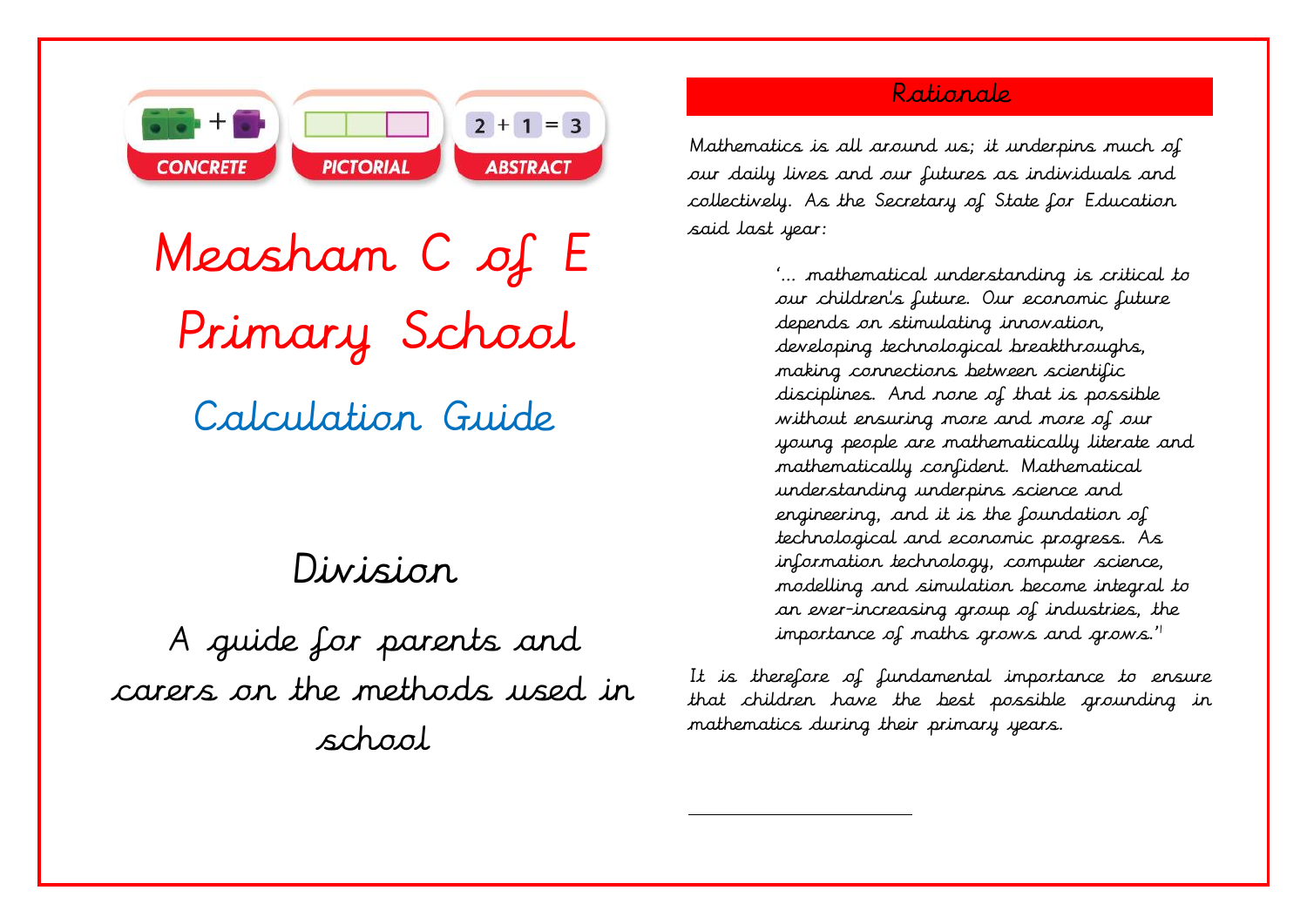

I can use Numicon to show 'sharing'

 $15 \div 3$ 

How many 3's in 15?

15 shared between 3

# Year 1 Mental Strategies

- I can count on and back, in steps of 2,5 and 10.
- I can recognise the relationship between division and multiplication
- I can understand division as sharing and grouping
- •



# Key Vocabulary

Sharing, groups of, lots of, doubling, halving, divide

I can use arrays to show that

 $15 \div 3 = 5$  is related to

 $15 \div 5 = 3$ 



# Example of Key Questions

How else could 20 sweets be put into bags so that every bag had the same number of sweets?

How many bags would be packed each time?

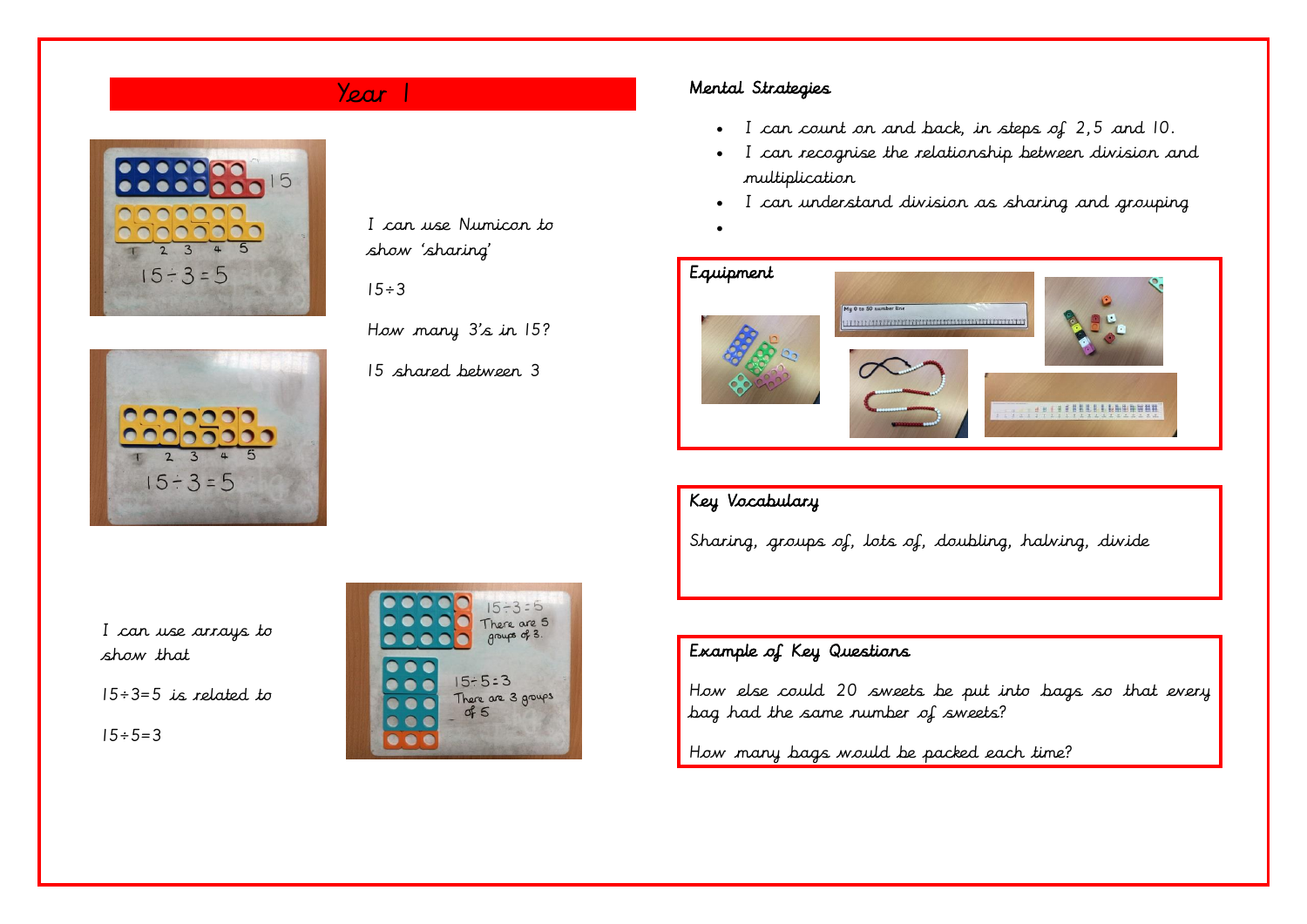

I can use arrays to help me solve division questions.

I can solve division by grouping together

# Year 2 Mental Strategies

- I can count on and back, in steps of 2,3,5 and 10.
- Children who can count in 2,3,5,10s can use this knowledge to work out other facts such as 2x6, 5x4,  $10x9$ .
- I can hold out my fingers to support for example 'How many 3's are in 18?'

#### Equipment



# Key Vocabulary

Group in pairs, 3s … 10s etc, equal groups of, divide, divided by, divided into, remainder, ÷

### Example of Key Questions

Two friends want to buy some marbles and then share them out equally between them.

They could buy a bag of 13 marbles, a bag of 14 marbles or a bag of 19 marbles?What size bag should they buy so that they can share them equally?

What other numbers of marbles could be shared equally? Explain your reasoning.

I can also use arrays to show division with remainders

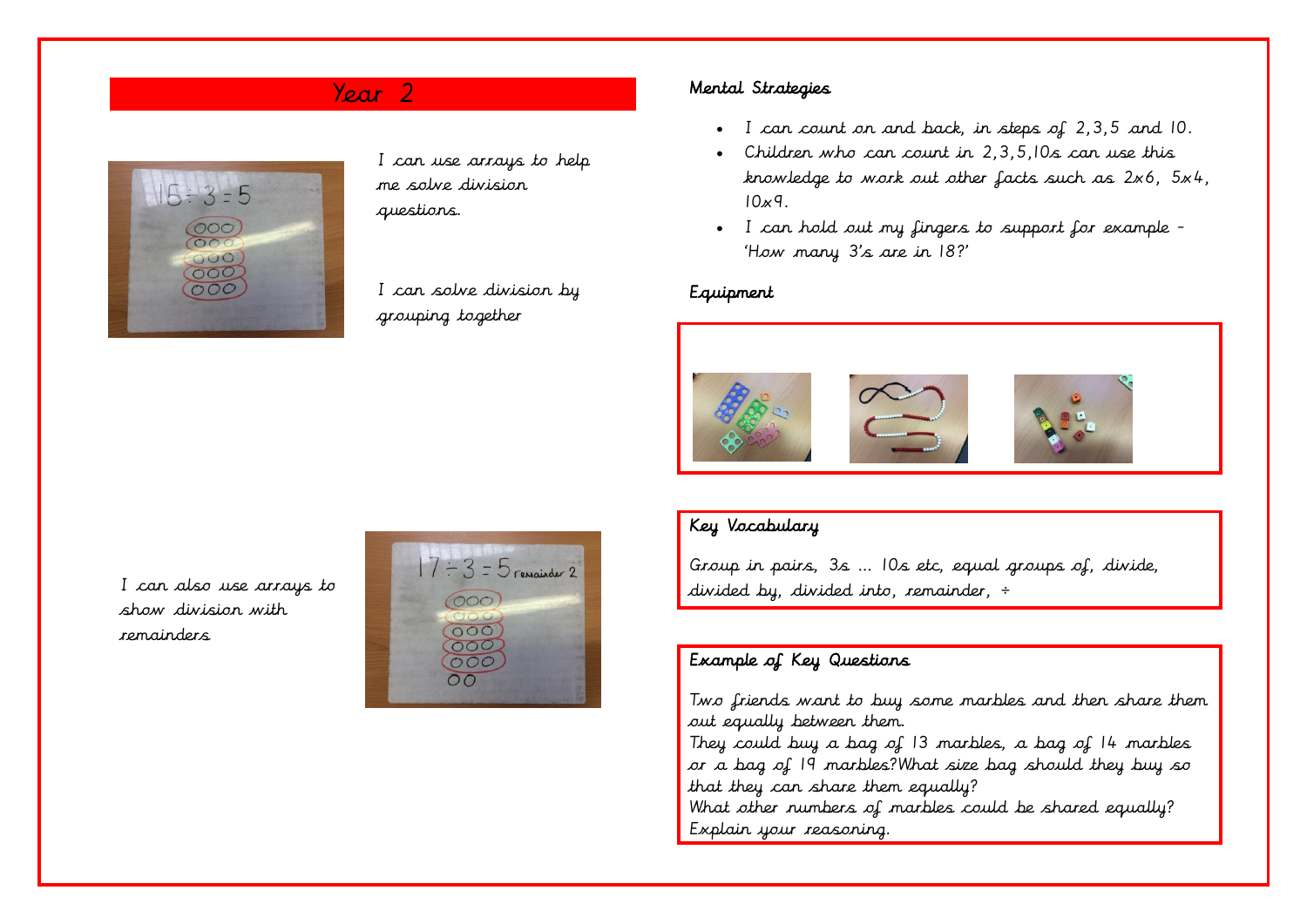

I can use number lines and my multiplication tables to show grouping of numbers

I can partition a number in different ways to help with my division



I can divide numbers on a number line that will have a remainder



## Year 3 Mental Strategies

- I can count on and back, in steps of 3,4,8.
- I can use multiplication faxts to make links with other facts e.g  $3x2=6$ ,  $30x2=60$ ,  $6 \div 3=2$ ,  $60 \div 3=20$
- I can begin to make links between division and fractions e.g. 3 apples shared between 4 people =  $\frac{3}{4}$

#### Equipment







# Key Vocabulary

Group in pairs, 3s … 10s etc, equal groups of, divide, divided by, divided into, remainder, ÷, inverse

### Example of Key Questions The following problems can be solved by using the calculation  $8 \div 2$ . True or false? There are 2 bags of bread rolls that have 8 rolls in each bag. How many rolls are there altogether? A boat holds 2 people. How many boats are needed for 8 people? I have 8 pencils and give 2 pencils to each person. How many people receive pencils? I have 8 pencils and give 2 away. How many do I have left?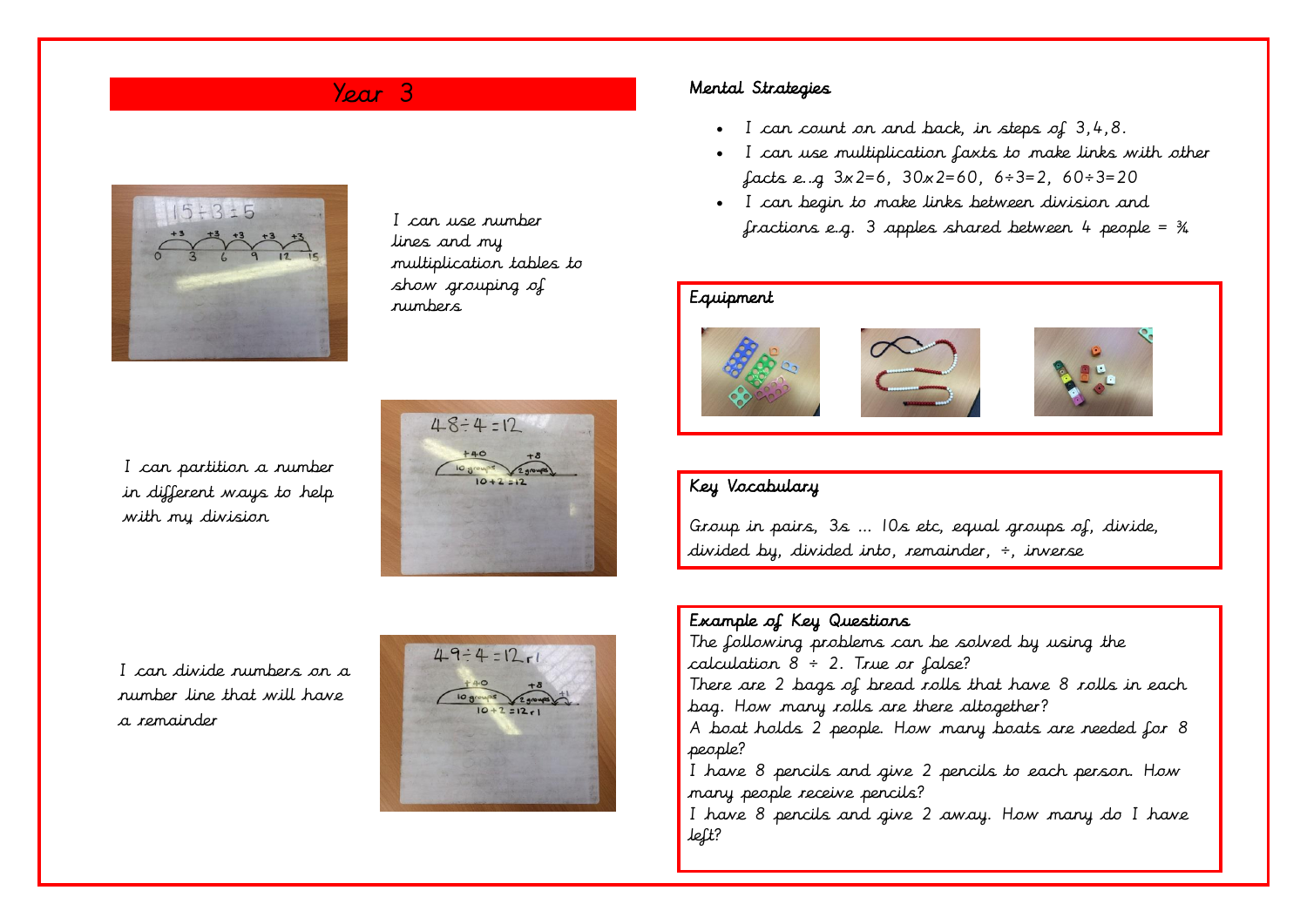

I can use number lines and my knowledge of tables to solve division

I can find 10x first then work out how many is left.

# Year 4 Mental Strategies

- I can count on and back, from different numbers in multiples of 4,6,7,8,9,25, and 1000.
- I can become fluent in the recall of all tables to x12

## Equipment



I can use numbers that have a remainder





I can begin to use chunking once I am secure on a numberline

# Key Vocabulary

Group in pairs, 3s … 10s etc, equal groups of, divide, divided by, divided into, remainder,  $\div$ , inverse, divisible by, divided into, share between, factor, factor pair, equals, quotient, divisor

### Example of Key Questions

Mrs Carpenter says, 'To find a tenth of a number I divide by 10 and to find a fifth of a number I divide by 5'. Do you agree? Explain your reasoning.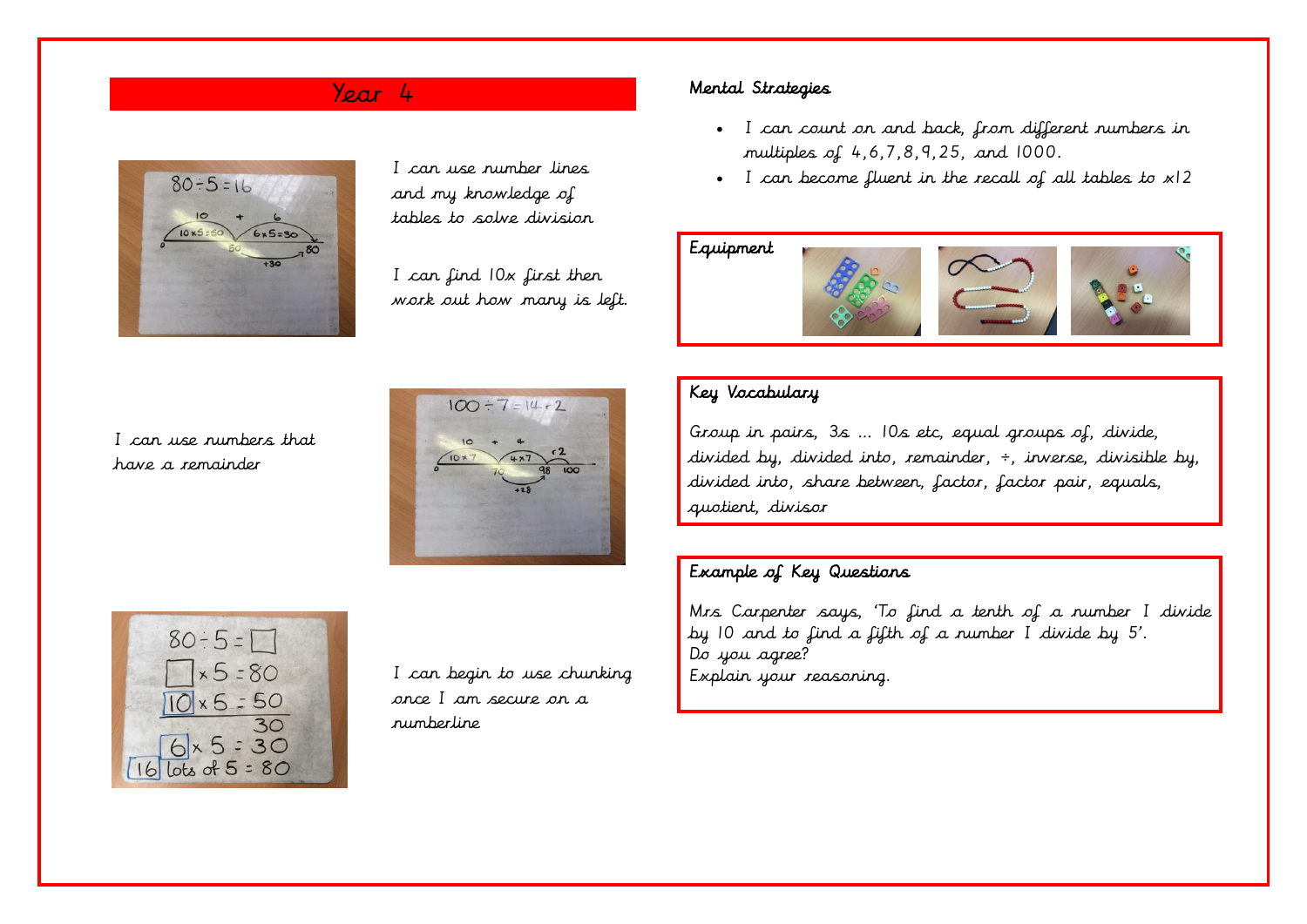# Year 5



I can use the short division (bus stop) method to solve division



I can also use the short division (bus stop) method to solve division with remainders

#### Mental Strategies

- I can regularly using a range of multiples and powers of 10,100,1000
- I can practise and apply the multiplication facts to x12 and the inverse

#### Equipment



# Key Vocabulary

Group in pairs, 3s … 10s etc, equal groups of, divide, divided by, divided into, remainder, ÷, inverse, divisible by, divided into, share between, factor, factor pair, equals, quotient, divisor, common factors, prime number, prime factors, short division, square number, cube number, power of

I can then use the short division (bus stop) method to solve division with remainders and turn these into fractions



# Example of Key Questions

Fill in the missing numbers

 $\Box \div 120 = 117 \div 13 = 10,800 \div \Box = 234 \div \Box$